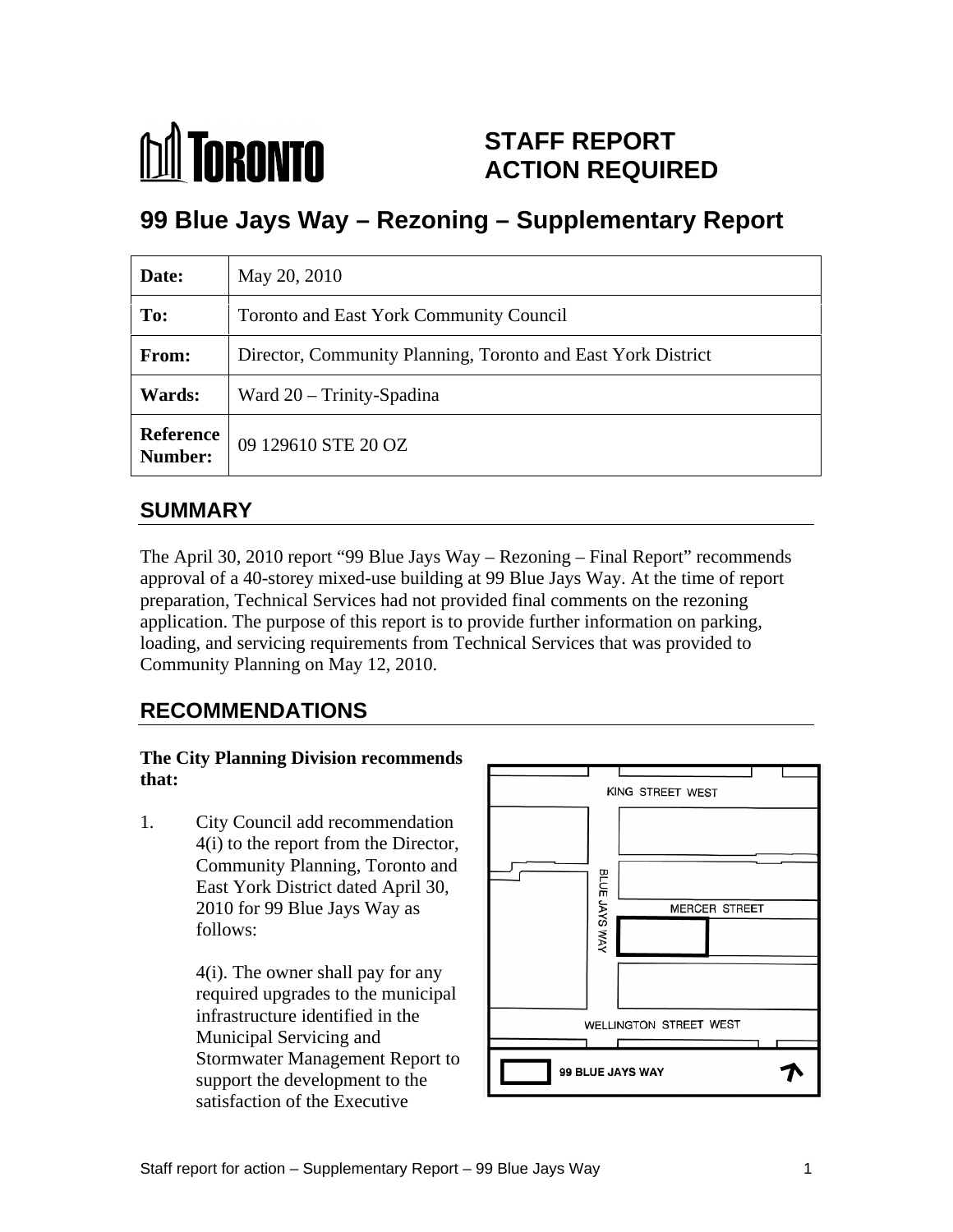Director, Technical Services.

#### **Financial Impact**

The recommendations in this report have no financial impact.

#### **COMMENTS**

#### **Parking**

Technical Services staff provided comments in their memorandum dated August 20, 2009 requesting that the on-site parking supply be increased to comply with the following Zoning By-law requirements:

| <b>Bachelor Units:</b>       | 0.3 spaces per unit                             |  |
|------------------------------|-------------------------------------------------|--|
| 1-Bedroom Units:             | 0.5 spaces per unit                             |  |
| 2-Bedroom Units:             | 0.75 spaces per unit                            |  |
| 3-Bedroom Units:             | 1.2 spaces per unit                             |  |
| <b>Residential Visitors:</b> | 0.06 spaces per unit                            |  |
| Non-residential Units:       | 1 space per 300 m2 of NFA above the $1st$ Floor |  |

In the April 30, 2010 final report, staff mistakenly noted the parking supply to be 213 spaces, as required by the by-law. The applicant is proposing a total of 101 parking spaces (85 residential spaces, 14 visitor spaces, and 2 non-residential spaces) whereas the Zoning By-law requires a total of 213 parking spaces. The applicant's Traffic Impact and Parking Study argues that the property is located in an area that supports non-automotive modes of transportation and has nearby access to the PATH system, TTC subway and streetcar services and is within walking distance of major downtown employment areas and the entertainment district. Technical Services staff has advised that the parking standards within the Zoning By-law for the King-Spadina area are already lower than typical ratios for new residential condominium developments to reflect the public transit access in this area and to encourage redevelopment. Staff are willing to consider a reduction in the required parking spaces provided that the applicant satisfactorily demonstrates that the reduction can be justified and acceptable to Technical Services and Community Planning staff. This has not been done to staff's satisfaction. Therefore, it is staff's opinion that the development should provide the minimum parking requirements contained within the Zoning By-law.

#### **Loading**

Technical Services has advised that the proposed Type-G loading space does not satisfy the Zoning By-law requirement for the King-Spadina area. As an alternative, a shared Type-G/Type-B loading space is acceptable. The applicant has indicated that they are able to comply with the shared Type-G/Type-B requirements and will incorporate the revision as part of the site plan application.